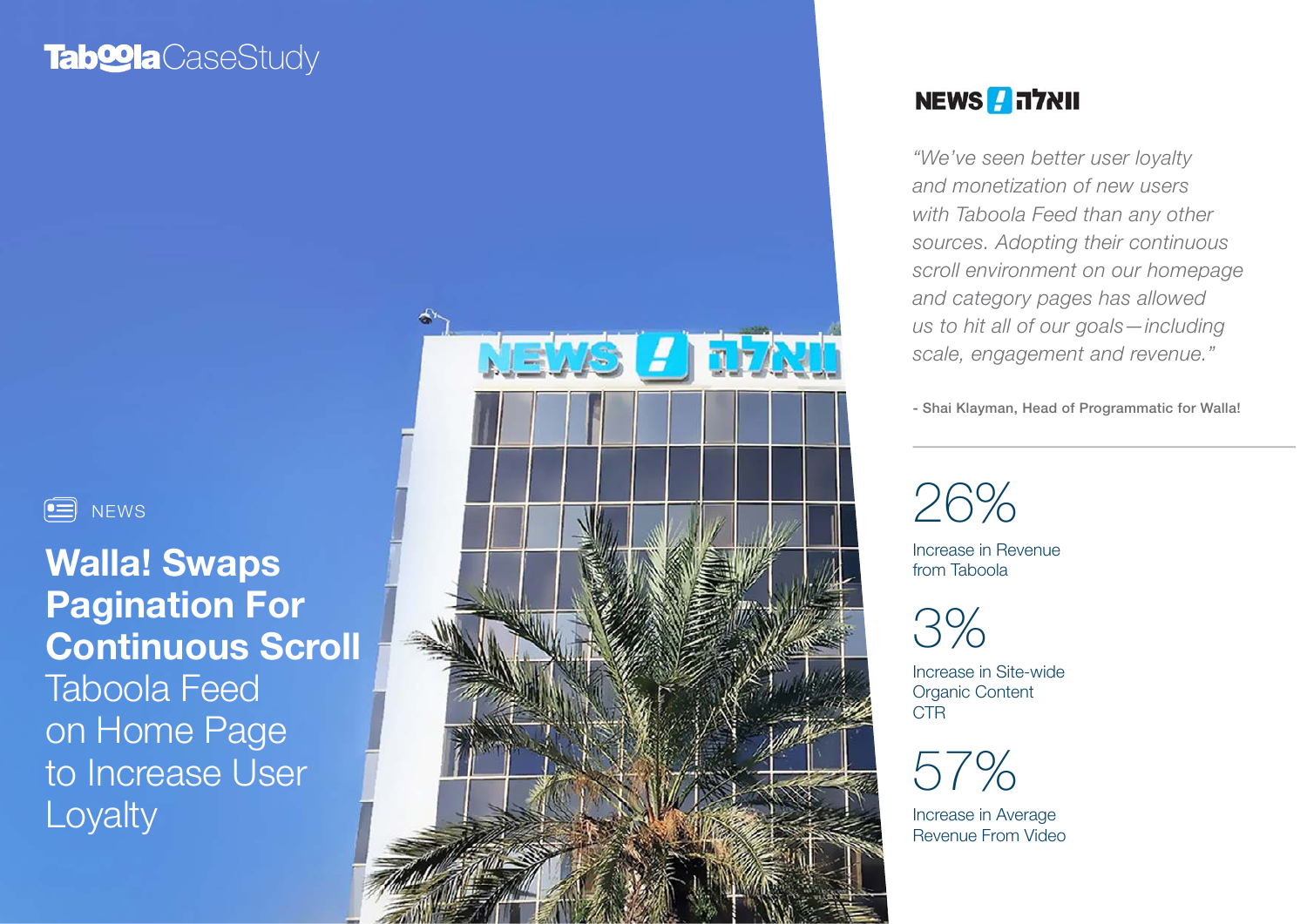### Tab**<sup>oo</sup>la** CaseStudy





.<br>זהפר רמינות ארץ השינה משונו לא מניעה?





שופטת הכדורגל שכבשה את הרשת חושפת: "קיבלתי הצעוו א: "הרגשתי את הדם זורם











.<br>האימון המוחי שמשגע בני 50+: ככה משפרים את הזיכרון, תוך<br>90 יום

בית חולים זעיר בכף היד: פחות מ-1,000 שקל להשקעה





ר בגישה אחרת: "לא<br>מה שיותר ישראלים<br>ותחבר ליהדות"



**COMPANY** 

Walla! Communications Ltd. is an Israeli internet company headquartered in Tel Aviv, and is considered one of the most popular websites in he country.

#### CHALLENGE

Bring readers content that engages them with a great user experience, while improving user loyalty and scaling referral traffic with a competitive visit value.

#### **SOLUTION**

Implement Taboola Feed's continuous scroll solution on **Walla!**'s homepage and category pages.

#### **RESULTS**

With Taboola, Walla! has seen a 26% ncrease in Taboola revenue, a 3% increase in site-wide organic content CTR and a 57% increase in average revenue from video.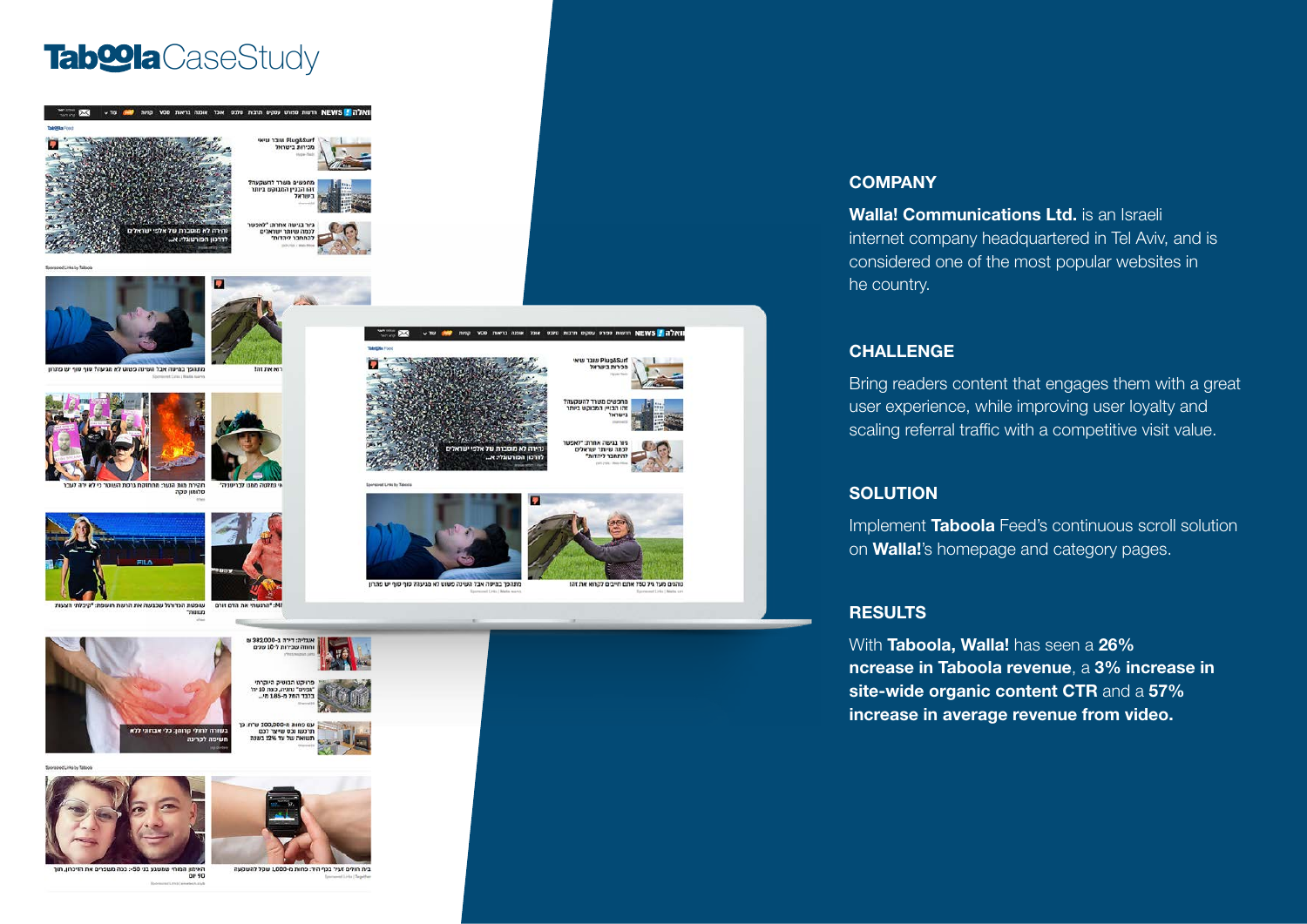## Tab**<sup>o</sup>la** CaseStudy

#### INTRODUCTION

WALLA!NEWS is Israel's leading news and content website in terms of both rating and revenue.

**Audience:** Walla's content is delivered to 1.3 million Israeli users each day.

- $\sum$  Rating: WALLA! NEWS is the #1 news and content website in the local market leading in all parameters—over 500 million page views and 25 million video views each month.
- $\geq$  Product: based on three main categorieseditorial content with almost 20 leading channels (news, sports, culture, entertainment and lifestyle), e-mail service, advertising and a free video on demand service Walla! NEWS employs over 200 reporters, editors and photographers, bringing the news to our readers around the clock
- $\angle$  TV Studios: Walla's first TV studio was launched on January 2013.

In April 2015 the company launched a new state of the art street-side-studio in Tel-Aviv inspired by NBC Studios in Rockefeller Center, NYC, Sprawling over 300 square meters. Walla! invested 5 Million dollars in its construction. The studio is equipped with top-notch video and internet technologies, which enables live broadcast productions and integrates the studio and street audience, including live broadcasting via their website and mobile app.